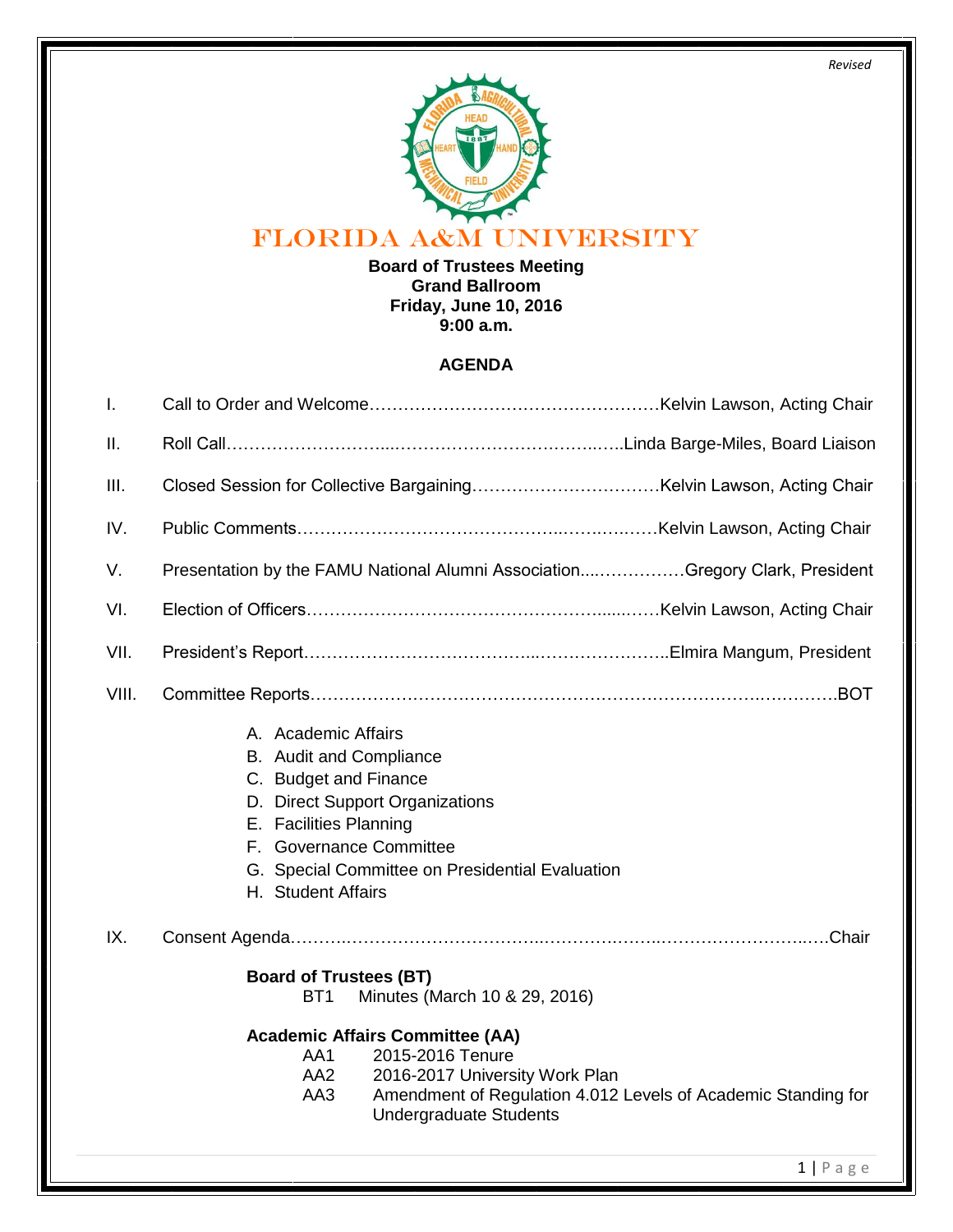

### FLORIDA A&M UNIVERSITY

- AA4 Amendment of Policy 2008-06, Faculty Credentialing<br>AA5 B.S. Food Science
- B.S. Food Science
- AA6 B.S. Supply Chain Management
- AA7 M.S. Supply chain Management
- AA8 New Position Classifications Non-Tenure Earning 9080 Professor of Research 9081 Associate Professor of Research
	- 9082 Assistant Professor of Research.
- AA9 Leave of Absence Without Pay

#### **Audit and Compliance (AC)**

- AC1 Grant Thornton Report
- AC2 Recommended Actions in Corrective Action Plan

#### **Budget and Finance Committee (BF)**

- BF1 FY 2016-2017 University Operating Budgets
	- A. FY 2016-2017 University Budget
	- B. FY 2016-2017 Athletics Budget
- BF2 Amendment to the FY 2015-2016 Operating Budget Student Services Center Renovations
- BF3 Five-Year Capital Improvement Plan Budget
- BF4 Amendments to the Schedule of Tuition and Fees

## **Facilities Planning (FP)**<br>FP1 Amendm

- Amendment of Policy 2005-06, Change Orders for Construction Contracts
- FP2 Five-year Capital Improvement Plan (CIP) 2017-22

#### **Governance (GC)**

- GC1 Governance Committee Charter
- GC2 Amendment of BOT Operating Procedures Sections 3.2 – Selection and Removal
	- 3.3 Chair
	- 5.10 Minutes

#### **Special Committee on Presidential Evaluation (SCPE)**

- SCPE1 Amendment of BOT Operating Procedures
	- 10.6 Guidelines for Annual Evaluation of President
	- 10.6.1 Guidelines for Annual Evaluation Process
	- 10.6.2 Procedures for the Annual Evaluation of the President
- SCPE2 Annual Presidential Goals and Objectives for 2016-2017